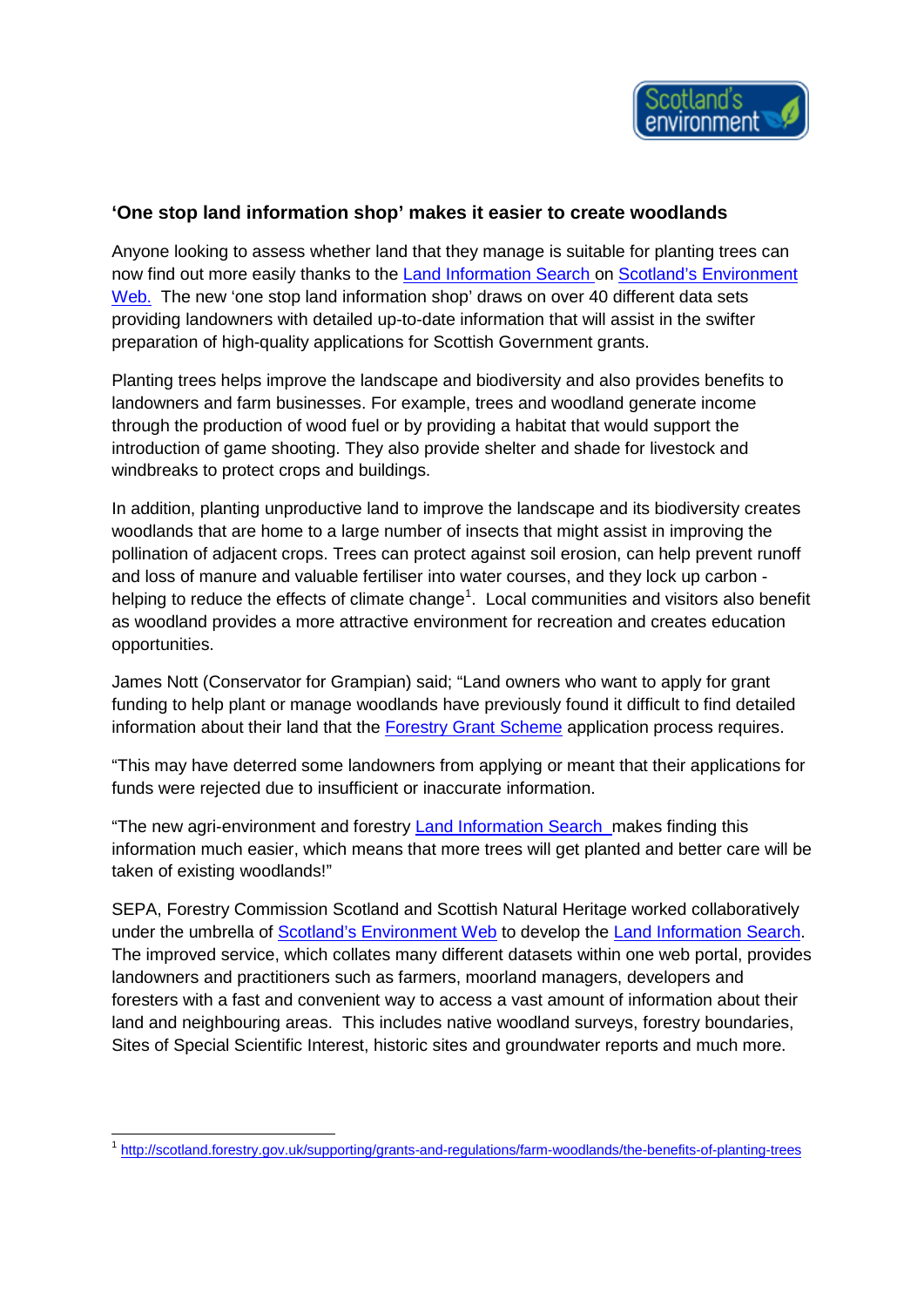

This is an excellent example of collaborative working between the Scottish Public Sector and demonstrates how making data openly and easily available benefits the wider community. In this case, making it easier for landowners to apply for forestry grants to plant and manage woodlands, providing value to their businesses, local communities and the environment.

## 7<sup>th</sup> December 2015

| <b>Land Information Service creating woodlands Success</b> |                                                                                       |
|------------------------------------------------------------|---------------------------------------------------------------------------------------|
| Economic                                                   | Landowners can access grants for their farms more easily<br>$\bullet$                 |
|                                                            | Farm businesses more diversified and sustainable                                      |
|                                                            | Boost to local economy from visitors e.g. sport shooters                              |
|                                                            | Reduction in loss of valuable soil, manure and fertilisers from erosion<br>and runoff |
|                                                            | More productive farm business e.g. due to better pollination and the                  |
|                                                            | sheltering of crops and livestock                                                     |
| Environmental                                              | More trees locking up carbon reducing the effects of climate change                   |
|                                                            | Reduced nutrient pollution in water courses                                           |
|                                                            | Greater biodiversity in rural areas                                                   |
| Social                                                     | More attractive landscape improving well-being of local communities                   |
|                                                            | Recreational opportunities improving health for locals and visitors                   |
|                                                            | Educational focus for school children                                                 |





Crown Copyright Crown Copyright